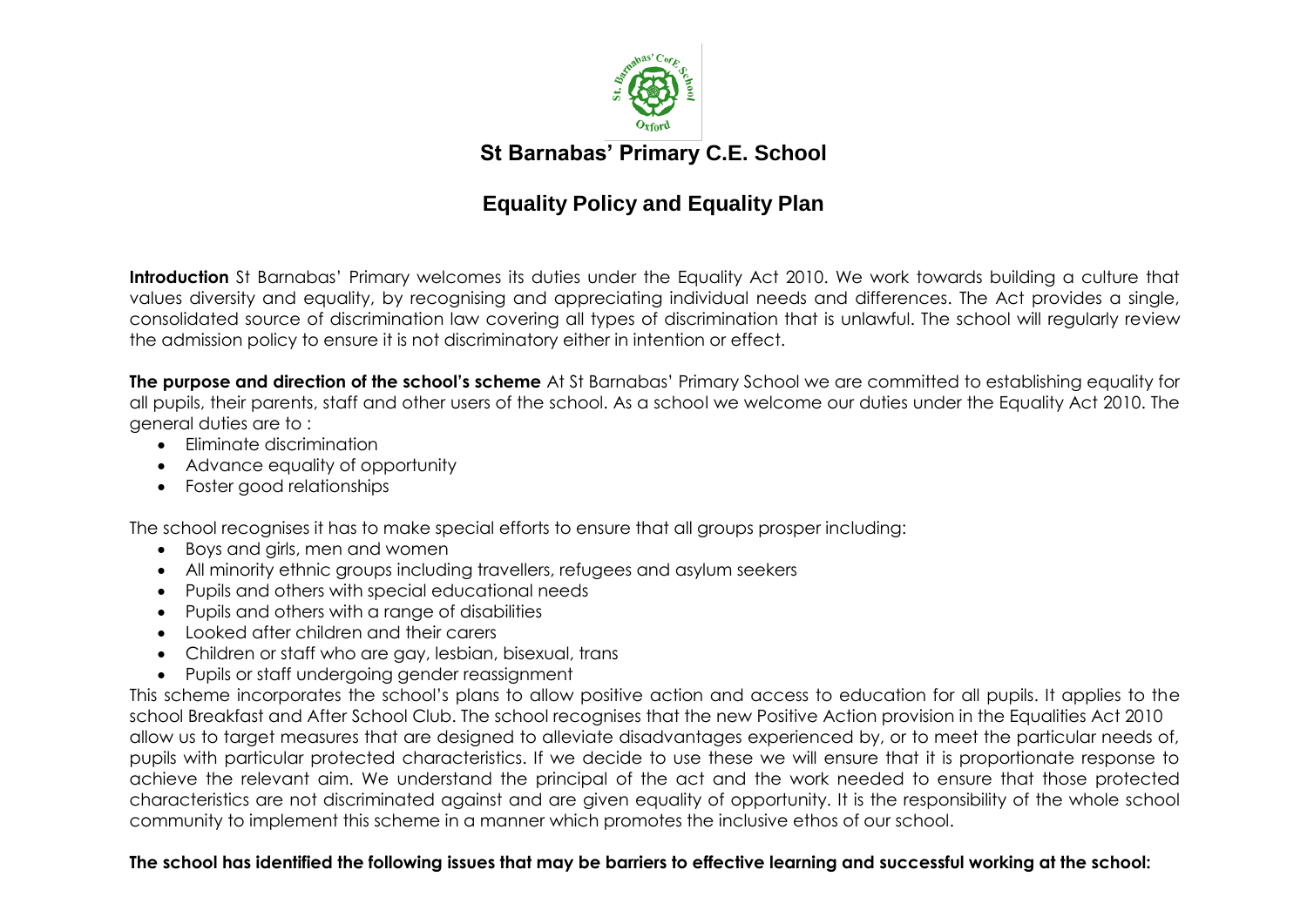- Low self esteem, low expectations and peer group pressure
- Experience of bullying, harassment or social exclusion
- Low income leading to difficulty in participating in some aspects of school life and no adequate home study space
- Low parental support or different parental expectations
- Frequent moves and lack of stability in life leading to time out of school or low attendance
- Lack of help with emotional, mental & physical well-being and poor behaviour including exclusions
- Language difficulties
- Special Educational Needs
- Lack of physical access to school facilities or services
- Inappropriate curriculum
- Recruitment, management and development of staff and governors

Under the Equality Act, schools have a duty to make 'reasonable adjustments' for people with disabilities. The departmental advice document summarises the duty as follows:

- Where something a school does places a disabled pupil at a disadvantage compared to other pupils, then the school must take reasonable steps to try to avoid that disadvantage
- Schools will be expected to provide an auxiliary aid or service for a disabled pupil when it would be reasonable to do so and if such an aid would alleviate any substantial disadvantage that the pupil faces in comparison to a non – disabled pupil.

The Public Sector Equality Duty PSED replaces three separate duties (to promote disability, race and gender equality) that public bodies were previously bound by, with one single duty covering all the protected characteristics under the Equality Act. Public bodies are required to have due regard to the need to:

- Eliminate discrimination and other conduct that is prohibited by the Equality Act 2010
- Advance equality of opportunity between people who share a protected characteristic and people who do not share it.
- Foster good relations across al characteristics, between people who share a protected characteristic and people who do not share it

The school will publish information to demonstrate how they are complying with the PSED and equality objectives (Appendix 1 and 2).

The Equality and Human Rights Commission (EHRC) explains that under the Equality Act, schools may (but are not required to) take proportionate action to address the disadvantage faced by particular groups of pupils.

# **Planning for action**

The priorities for the school's scheme are set in light of:

- An examination of the information that the school gathers
- The feedback that the school has gained from the pupils, staff and parents who have been involved in any developments
- As assessment of the impact of current policies on equality

This is a working document: any urgent action necessary following updates/new entries will be added to the action plan before the review date.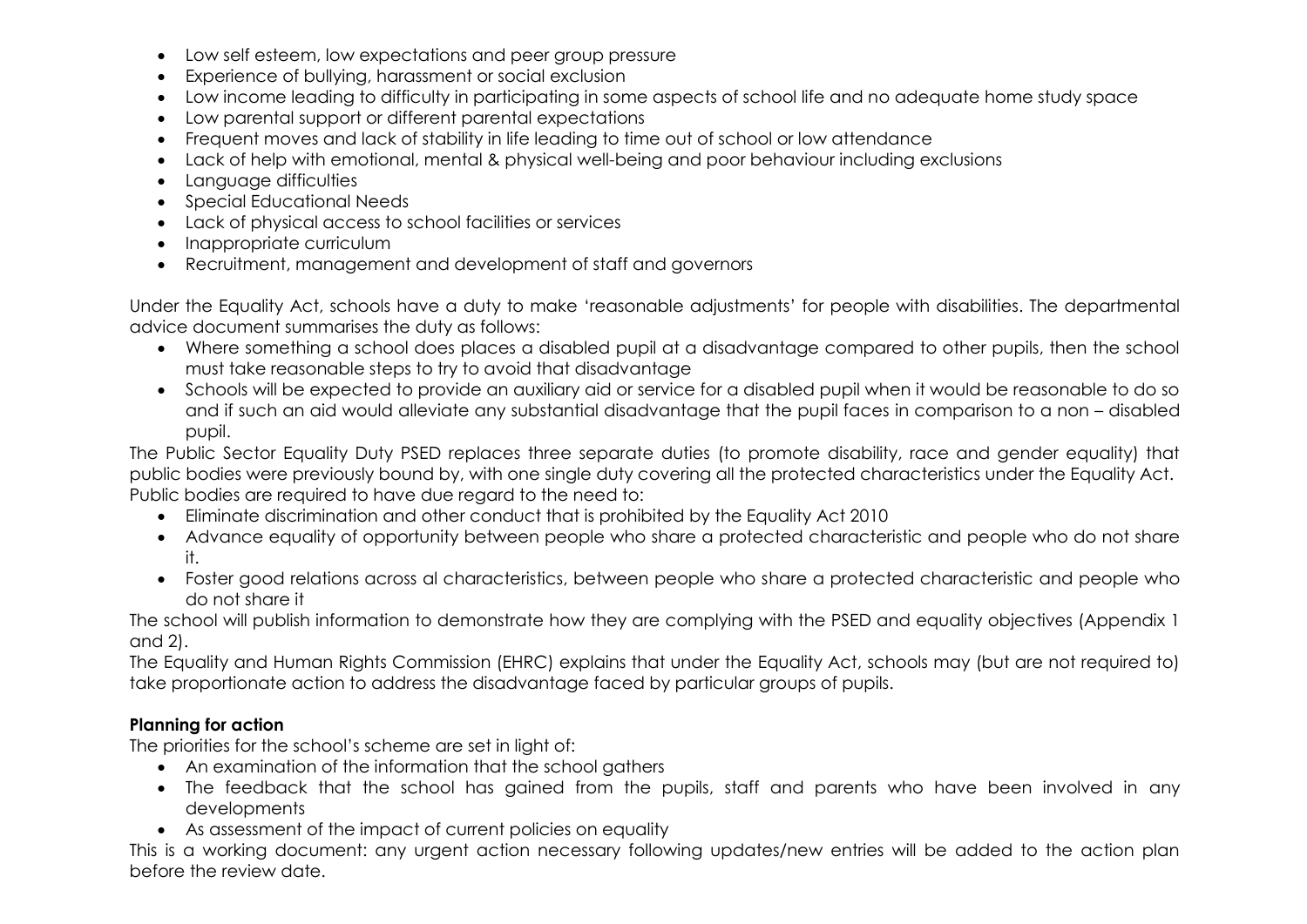In writing the action plan, we have addressed the general duties to:

- Promote equality of opportunity
- Eliminate discrimination
- Eliminate harassment
- Promote positive attitudes
- Encourage participation in public life
- Take steps to meet all people's needs, even if this requires more favourable treatment (positive action).

### **Annual Reporting**

 Schools report annually on the progress being made to promote equality of opportunity to all. Annual reporting will bring together details of:

Feedback gathered during the year

Action points completed during the year and those that are ongoing.

The report will be included in the Headteacher's report to governors and will be published in the minutes.

#### **Implementation, Monitoring and Evaluation of Action Plan**

The implementation of the Action Plan will be overseen by the governing body. A report will be made to the governors periodically through the year by the Headteacher.

The Action Plan is part of the School Improvement Plan

The evaluation of the effectiveness of our scheme will be reflected in our discussions with our external advisers, with the local authority (where necessary) and with Ofsted when the school is inspected.

Measure of achievement of pupils with specific needs will form part of our evaluation of the effectiveness of our scheme.

#### **Publication of the scheme**

Our scheme is available on the school website and to anyone on request at the school office.

Review and revision of the Scheme October 2017

## **The scheme will be reviewed in October 2018**

Appendix 1

| Priority                  | Responsible Person_ | <b>Action Required</b>  | I imescale            | Date and process of review | Success Criteria      |
|---------------------------|---------------------|-------------------------|-----------------------|----------------------------|-----------------------|
| Ensure full access to the | SENCo/HT/SBM        | Any changes to the      | Termly review or when | Termly or when premises    | Access is as good as  |
| school and facilities is  |                     | building/facilities are | premises change       | changes occur              | practically possible. |
| maintained                |                     | evaluated for access.   |                       |                            |                       |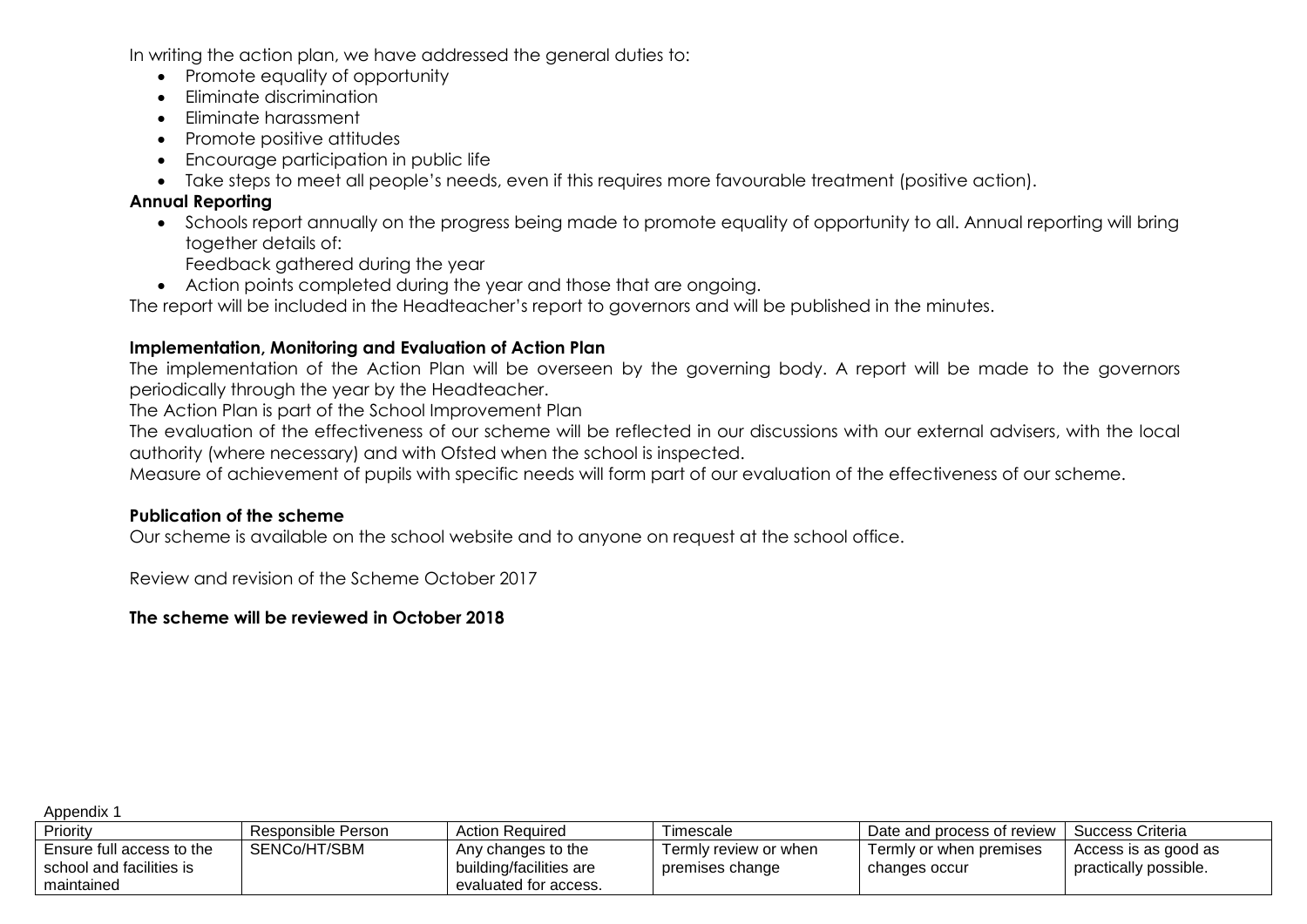| Ensure that children with<br>disabilities are fully<br>included within the school<br>and that outcomes as<br>expressed in the Mission<br>Statement apply equally to<br>them. | SENCo/HT | Children with disabilities<br>are fully included in the<br>school evaluation process. | Risk assess when children<br>arrive | On going                                             | Evaluation indicates that<br>children feel safe, are<br>happy, motivated and well<br>behaved. |
|------------------------------------------------------------------------------------------------------------------------------------------------------------------------------|----------|---------------------------------------------------------------------------------------|-------------------------------------|------------------------------------------------------|-----------------------------------------------------------------------------------------------|
| Ensure that the progress of<br>children with disabilities is<br>as rapid as possible                                                                                         | SENCo/HT | Pupil progress data<br>analysed on an individual<br>and SEN group basis               | 3 x a year                          | <b>Pupil Progress meeting</b><br>Nov, March and July | Children with disabilities<br>meet their targets                                              |
| Ensure that there is no<br>unlawful discrimination of<br>children, parents, staff,<br>governors or visitors.                                                                 | SENCo/HT | Monitoring of relevant<br>school policies e.g.<br>admissions, recruitments            | Ongoing                             | <b>Review at Governors</b>                           | St Barnabas' is a fully<br>inclusive school.                                                  |